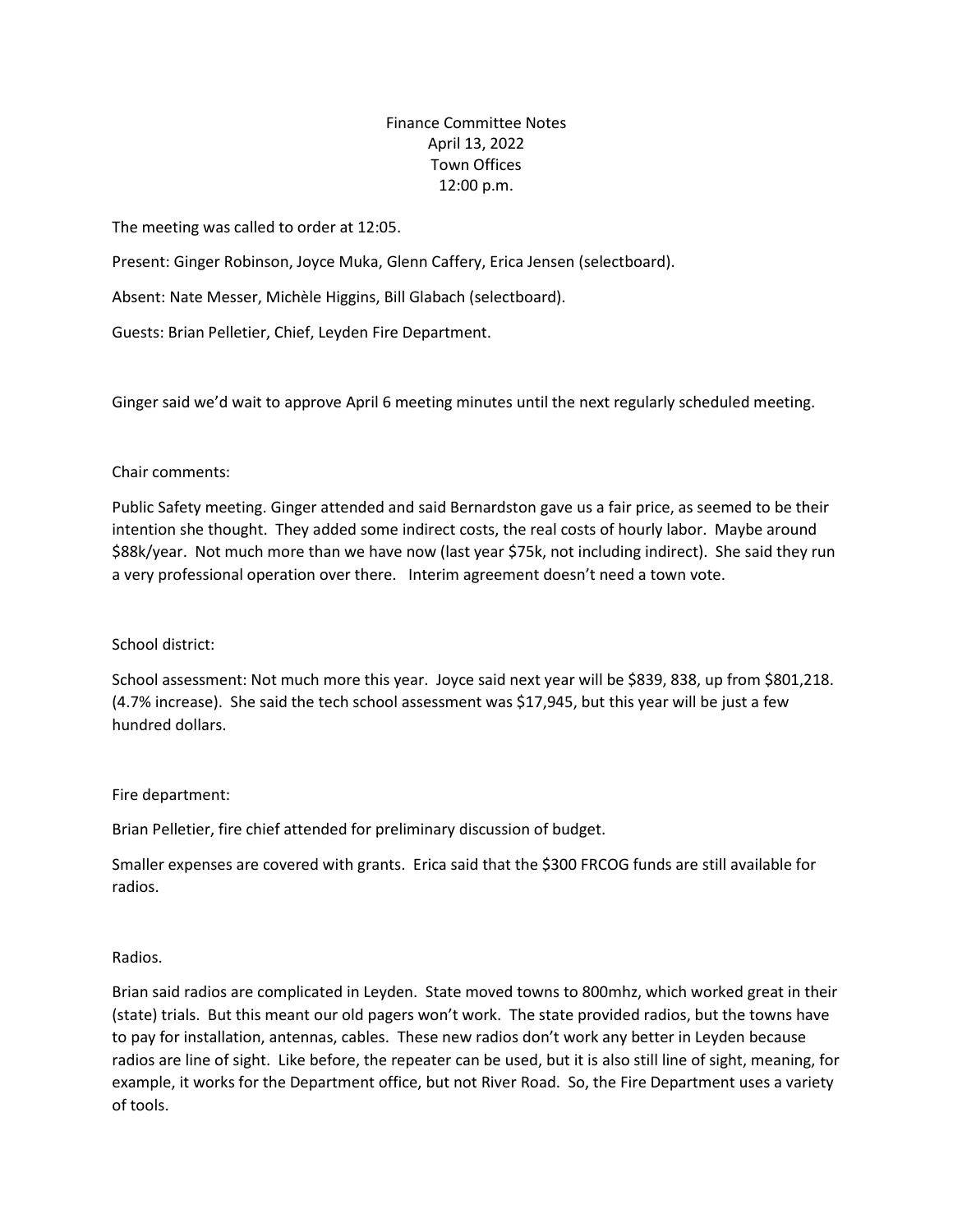New cell tower in Colrain is going to help, but if Colrain is using it at the time capacity might be unavailable.

They are still keeping the old system running, but that will eventually have to be shut that down

Still a lot of bugs to work out. Motorolas and Kenwoods—two different systems. We've always had Motorolas. Waiting on other towns to experiment and work things out, and then Leyden will follow best practices.

All three trucks are up and running. The agreement states one radio for each of the vehicles, and one for the chief's vehicle, which we don't have. One mobile unit still in box.

Never put in for EMS radio. We were supposed to have one for every seat in truck, so there are three spares. All officers have their own radios.

Vehicles.

Vehicle purchasing will be the largest expense.

Leyden used to have five vehicles and now has three: squad, tanker, and engine 4 (which we are borrowing from DCR and is titled to DOD; we can register it).

Brian said the squad vehicle should be replaced. We need one pickup for rescue (a "quick attack vehicle") and one pickup for brush.

Erica said we can't get around getting three bids, unless FRCOG does the actual procurement. Michele G. can help with procurement questions. Ginger asked if the trucks would be between \$10,000 and \$49,999; Brian said they would.

Erica asked what was needed for the trucks. Brian said they don't need to be new or high end.

One-ton pickups are ideal, then retrofitted with skids. We just need the base trucks. One should have a plow to plow out the hydrants. (Hydrants are on Greenfield Road and a more difficult one on West Leyden Road.)

There was some discussion and lingering question about town plowing private property where the hydrants are.

Leyden's current one-ton squad vehicle would be sold at auction, perhaps for a couple thousand dollars. Because it is military surplus, parts are not designed to be repaired but replaced.

Brian said brush vehicle specifications have perhaps only ten pages of requirements in the code book. By comparison, vehicles for structural fires have much more extensive and detailed requirements.

The current diaphragm pump has been nursed for years. A new skid unit would cost \$8-10k, and is ready to go (a tank and a pump included). We already have the fittings and hose, now fully transitioned to flat hose.

Crew cab on both vehicles would be nice for inside storage.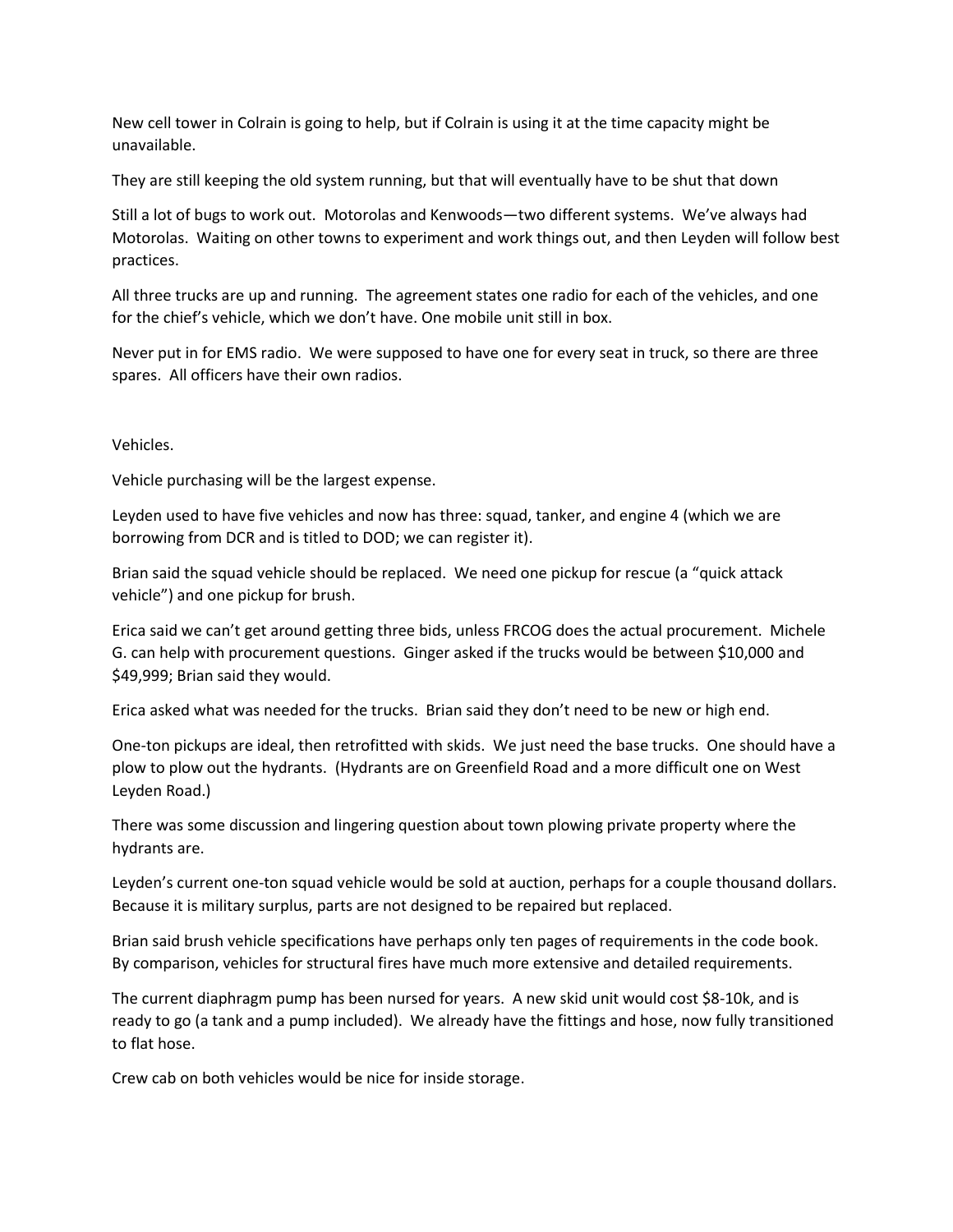Ginger asked Brian if she should look for trucks on the Municibid sites? Brian said yes.

Erica asked what is needed for the rescue truck. Brian said a crew cab would be great, and we can always buy a cap for it. EMT's carry their own stuff.

Both trucks would need 4WD. Both "could" be 3⁄4 ton, but both would be better if one-ton.

Air packs.

Brian has been trying to figure out the best way to replace the air packs.

Erica said she can't believe the air pack situation in town, and it makes her sad.

Brian said we currently need to replace five, costing \$8,000 per pack. Half have expired, and the other half will expire by the end of the year. He had applied for a FEMA grant, and it is still in review, but last year they didn't get it.

Brian said FEMA is looking more at mutual aid and shared resources. If we want a trailer to refill air packs, we could use it for mutual aid and then maybe FEMA would fund.

Erica said ARPA phase 2 and 3 could be used by fire department for air packs, but probably not for trucks.

Erica said we can apply for the Collins Center grant annually, which might be able to help with capital expenses. With Fire, EMS, EMD and regionalizing, we have more leeway for getting funding.

Brian shared an example of a washer that was funded because nine towns partnered. It needed connection to a graywater system, which had to be self-contained due to cancer causing substances on the clothing. Shelburne had their own wastewater system so that worked there. We share that now— Leyden gear gets sent to Shelburne.

Erica asked about used packs. Brian explained that every few years packs are hydrotested, after 15 years they are done. So the timing on used packs is tricky.

Brian said it is important to set the purchase of packs on a cycle, so Leyden doesn't have to drop this huge amount at once. Ginger said we can start staggering now. Brian raised another consideration for the timing of replacements. Might be better if the company that comes out to hydrotest is doing five at a time rather than two.

Tanker has five seats, so need five packs minimum. These need to be replaced. Brian later clarified that there is no place in the tanker to hang the fifth pack, so four might be the immediate need.

Engine 4 has four seats so needs four packs, and these are fine for now.

The squad pickup needs three packs, but since it is now strictly a brush truck, they technically aren't required at the moment.

Erica asked if the worst case is we need eight now, but Brian said we can get away with four because we can hold off on engine 4.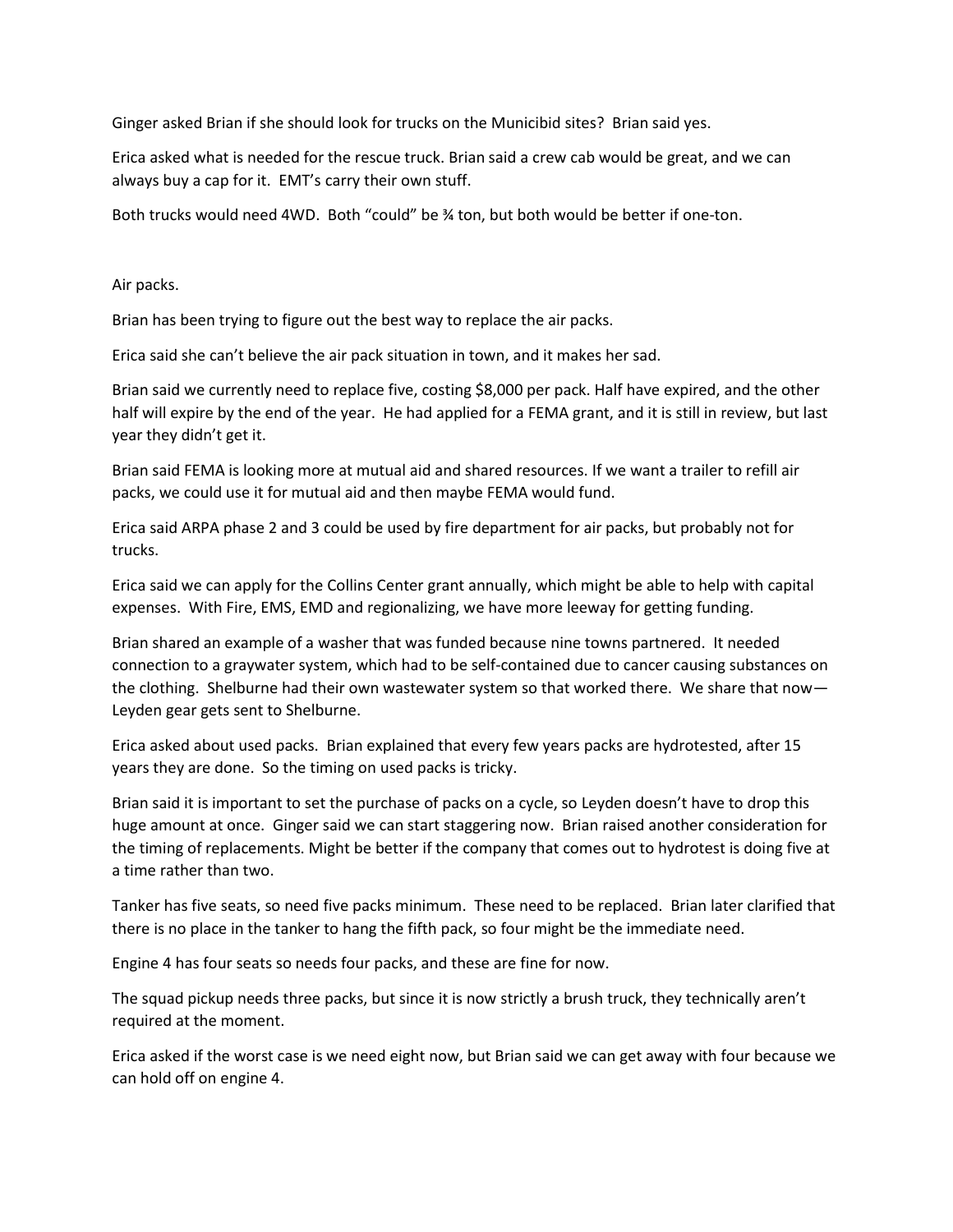There was some discussion of Scott vs. MSA brand air packs, Brian saying that the Scott packs are superior and can use off-the-shelf batteries.

Erica asked if is better if we dig for a grant? For eight? Brian said that they will need to build up to 14 or 15 eventually.

Brian summarized: trucks and air packs, the two expensive items, are what the fire department needs to fund. Smaller stuff they've covered with grants.

### Administrative.

Brian doesn't know the current numbers for available funds, including from the three kinds of grants they have. There was some discussion of the difficulty he has had in getting a response from the accountant, and he hasn't been getting biweekly reports as expected.

Erica asked if an administrative assistant for the fire department has been considered. Brian said administrative stuff typically isn't a challenge. The difficulty is with trying to get radios installed, hydrotesting bottles, and the like.

Brian is still waiting to hear back on EMS certifications and contact phone numbers from the police department. Erica texted Officer in Charge Aiken during the meeting.

Ginger and Joyce asked if there is a state procurement plan for vehicles and pre-approved vendors. Brian said Steven might know more about this. Ginger said Michele would know something about this.

Erica shared possibilities of ARPA 1 being used for air tanks.

Brian said most of the classes people completed were uncompensated last year. Erica asked if there was room in the budget for when the first responders get on payroll.

### Salaries.

Erica said the call rate and training rate must be the same, currently \$16/hr. for both, by law.

For comparison, EMTs receive \$21/hr. and police officers as first responders receive \$19/hr. Other first responders receive the minimum wage of \$14.50/hr. Police Officer in Charge Aiken receives his officer in charge rate.

Erica said we should equalize the first responder rate for police and fire to \$19/hr. Additionally, and by law, fire department personnel should be paid \$19/hr. for all hours worked: training, calls, and medical.

Erica asked Brian when last pay increase was for fire, to which Brian responded, "a long time ago."

Erica continued that she believes fire personnel are underpaid. By comparison, highway part timers are paid \$24/hr., except a higher amount for Dave. For firefighters, the amount of training and risk—what we ask of them—is out of line with what they are paid. She said the fire department seems undervalued. Salary, equipment, and other needs have to be looked at neutrally. Ginger said we are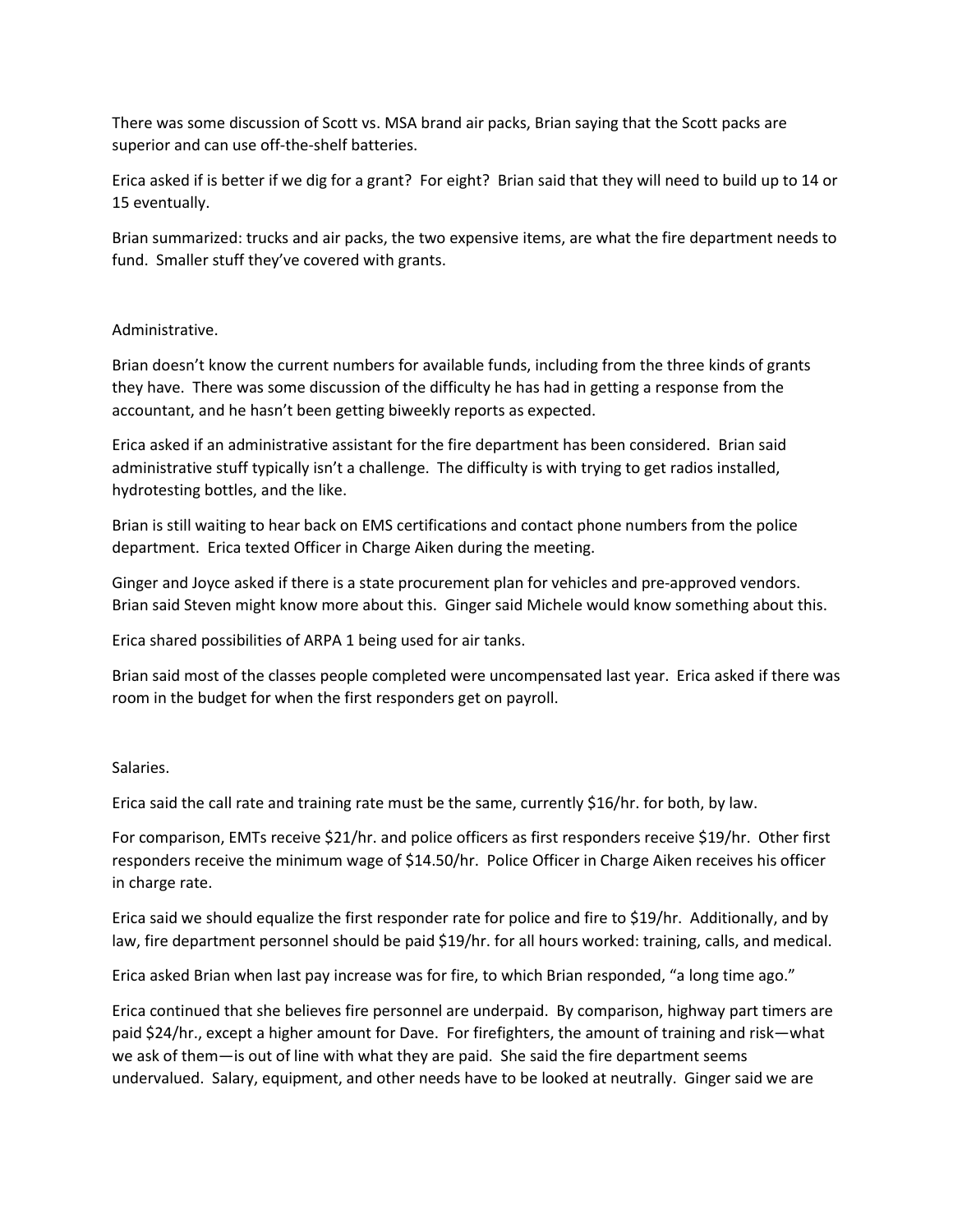more likely to need a response from the fire department than the police department in Leyden, especially if the fire is covering medical calls.

There was discussion about worries expressed by some about too many responders showing up on calls lack understanding of how calls work. There are so many different roles, and on any call, you only get a small percentage that can come out because responders have jobs and lives.

Brian shared that a big challenge is recruitment and retention. Fire department personnel can limit what kinds of roles they are willing to do (for example brush fires only, detail, structure…), all so that Brian has a pool of people he can draw on.

There was some discussion on equitable compensation and motivations of fire personnel. Brian asked rhetorically, "What would it take to get you out of bed in the middle of winter to do this?" Erica drew on her past experience as a fire fighter in a better-equipped and better-compensated department.

Erica suggested that someday there could be regionalization, Leyden maintaining a substation for example, "but for now we are not there and you need to have air [packs]."

Ginger said for the safety of the town, for aging in place, we need a good fire department.

There was a brief discussion on the role of councils on aging in other towns to communicate with seniors. Leyden doesn't have good data on residents with special needs. There are 18 square miles here, and several forms of communication, no one form covers everyone.

Erica said that less than 2/3 of town residents have broadband.

Ginger asked Brian what he thought would be a fair wage, but Brian said he'd leave that to the Finance Committee, FRCOG.

Regarding the fire chief salary, there was some discussion of regionalization. It is going to have to happen eventually, and the chief position would probably be full time. Erica said regionalization is a decent deal for us, but purchasing attack vehicles for Leyden would be good for that process and is good for now.

Ginger asked how many hours are projected for training, calls, and medical. Brian said he'd have to crunch the numbers. He'll figure it out. For training, 40hrs per year gets personnel the full stipend (in two installments for 20hrs each), and Brian pays them for additional training if they submit the paperwork. Personnel might be actually doing 104 hours of training for a year.

Ginger asked for an estimate of call hours. Brian said medical calls are always more than fire calls.

Erica said that Cindy McGoldrick, an EMT who works for multiple towns including Leyden, needs a lot of certifications. If she is being certified to work in multiple towns, cost should be shared. But currently Leyden doesn't cover any of the costs of her training.

Brian said \$1000 is his current chief's stipend. He still is paid his call out rate, but this is extra for chief duties, which he estimated take about 10 hours per week. Ginger pointed out that the is a \$2/hr. pay rate.

Glenn expressed confusion about seeing Brian listed as Officer-in-Charge on the Leyden website, not chief. Erica clarified that Leyden fire chief is a strong chief. This status goes with position. Brian is a fire